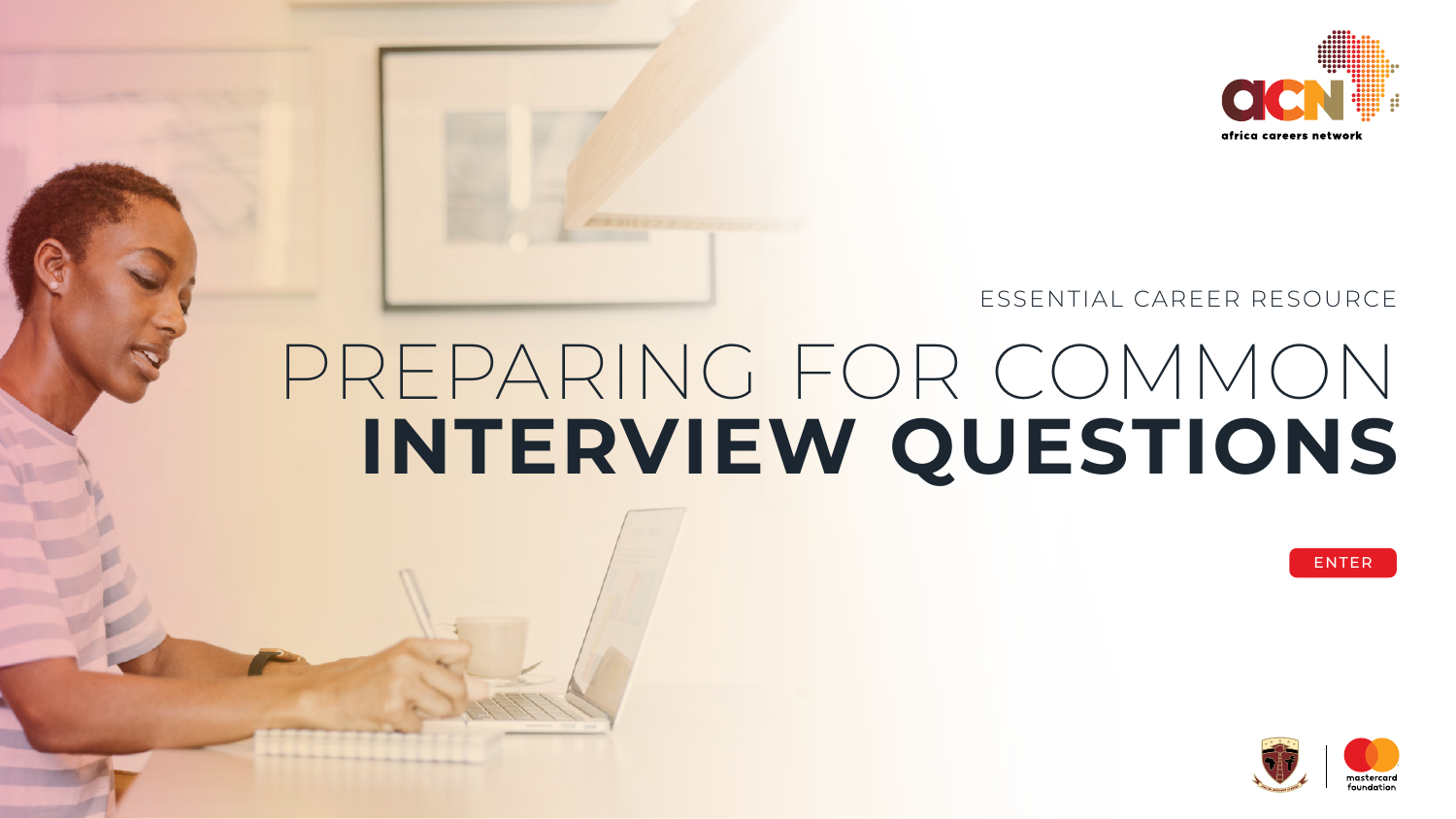## INTRODUCTION

 $\mathbb{O}_{\mathsf{O}}$ 

## **PREPARING FOR COMMON INTERVIEW QUESTIONS**

#### **THERE ARE FIVE MAIN TYPES OF INTERVIEW QUESTIONS:**

- **1. Personal questions** "tell me about yourself" or "what are your greatest strengths/weaknesses"
- **2. Behavioural questions** "tell me about a time when…"
- **3. Hypothetical questions** "how would you handle a situation where…"
- **4. Case interview questions**  used primarily for consulting jobs
- **5. Technical questions** specific questions related to carrying out the duties of the job

Since it is impossible to prepare for every possible question, this guide walks you through how to prepare for the most commonly asked **Personal** and **Behavioural** questions.



< PREV || NEXT >



<span id="page-1-0"></span>



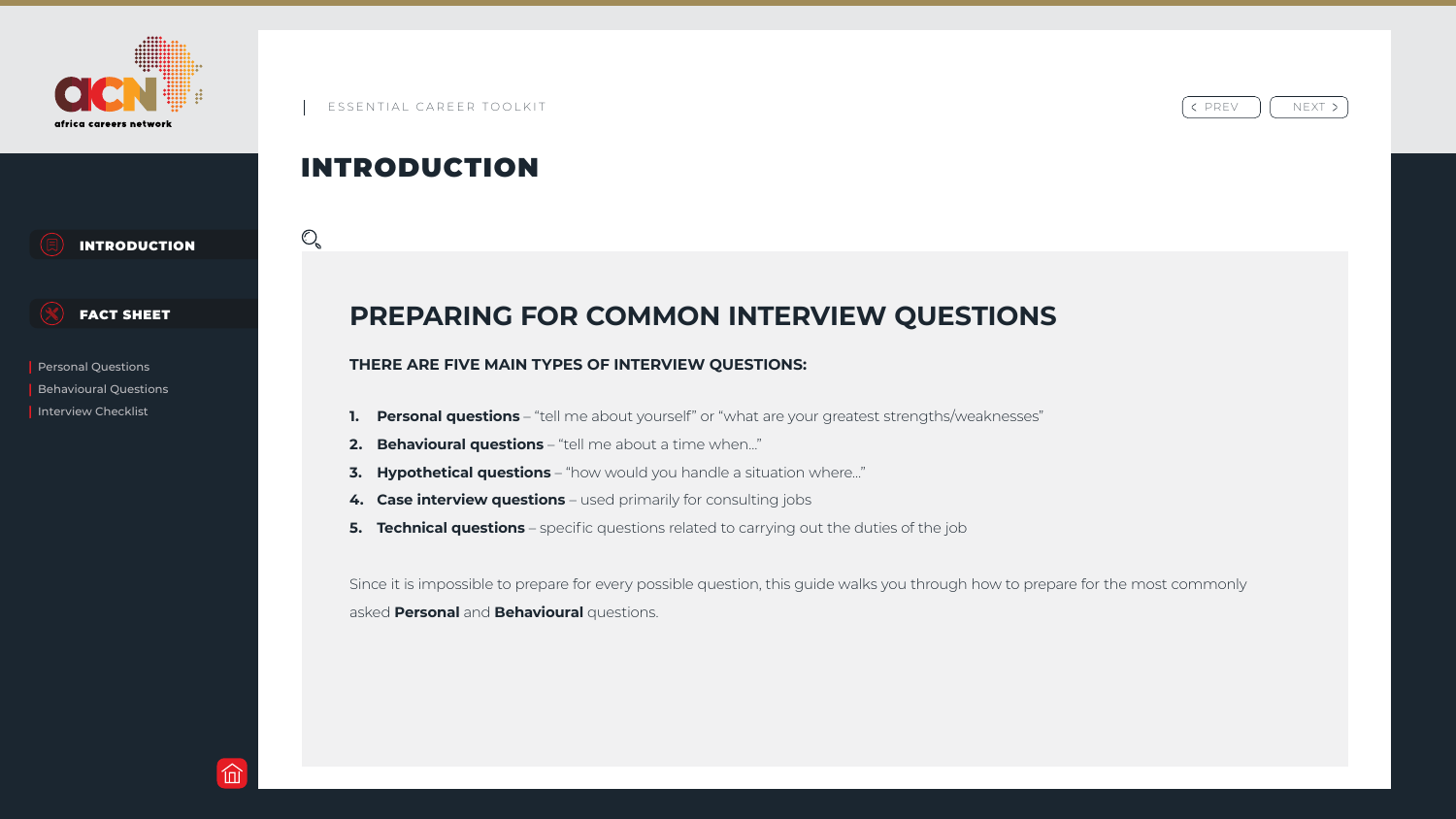$\mathbb{O}_{\mathsf{o}}$ 

# INTERVIEW QUESTIONS

## **PERSONAL QUESTIONS**

Below are the most commonly asked "Personal" questions. Prepare your responses to each one. Even if you think you know the answer to these questions, practice them aloud with your career center advisor or peer coach.

 $\frac{1}{2}$ 

## **QUESTION** Kee<br>One  **Tell me about yourself Why do you want to work for us?** Have 3 concrete reasons prepared. All the company of the company of the company mis  $\frac{1}{\sqrt{2\pi}}\int_{0}^{\pi}\frac{1}{\sqrt{2\pi}}\left( \frac{1}{\sqrt{2\pi}}\right) \frac{d\mu}{2}d\mu d\nu$ *What are your greatest strengths?* Integral and come up to 3 strengths and come up with and come up with and come up with an original and come up with an original and come up with an original and come up with an origina sup  $\frac{1}{1-\frac{1}{2}}\left( \frac{1}{\sqrt{2}}\right) ^{2}+\frac{1}{2}\left( \frac{1}{2}\right) ^{2}+\frac{1}{2}\left( \frac{1}{2}\right) ^{2}+\frac{1}{2}\left( \frac{1}{2}\right) ^{2}+\frac{1}{2}\left( \frac{1}{2}\right) ^{2}+\frac{1}{2}\left( \frac{1}{2}\right) ^{2}+\frac{1}{2}\left( \frac{1}{2}\right) ^{2}+\frac{1}{2}\left( \frac{1}{2}\right) ^{2}+\frac{1}{2}\left( \frac{1}{2}\right) ^{2}+\frac{1}{2}\left( \frac$  **What's your greatest weakness?** upo  **Where do you see yourself in 5 years?** Now where do you see yourself in 5 years?



 $\left\langle \begin{array}{cc} PREV & | & NEXT \end{array} \right\rangle$ 

| <b>GUIDANCE</b>                                                                                                                                                                                                                                                                    | <b>YOUR RESPONSE</b>                                                                                                                                                                                                                   |  |
|------------------------------------------------------------------------------------------------------------------------------------------------------------------------------------------------------------------------------------------------------------------------------------|----------------------------------------------------------------------------------------------------------------------------------------------------------------------------------------------------------------------------------------|--|
| Keep it short and sweet.<br>One sentence (at most!) on each of the following:<br>Your PAST - Name and where you're from<br>Your PRESENT - what you're studying or your expertise<br>Your PASSION - What are you passionate about?<br>Or what's a problem you're trying to address? | Ex: My name is Kwame and I'm from Uganda. I'm a third year business<br>school student, and I'm super passionate about business solutions to<br>climate change.                                                                         |  |
| Have 3 concrete reasons prepared. Align them to the company's<br>mission, culture or values.                                                                                                                                                                                       | Ex: Your company is the best in the business and I want to learn from<br>the best. I also like the fast-paced environment and believe deeply in<br>the mission.                                                                        |  |
| Identify your top 3 strengths and come up with a<br>supporting example for each.                                                                                                                                                                                                   | Ex: I am enthusiastic in everything I do and that enthusiasm is contagious.<br>I can quickly synthesize complex information. For example, in my last<br>project                                                                        |  |
| This question is not about the weakness itself. It's about your<br>own self-awareness, and showing what you're doing to improve<br>upon this weakness.                                                                                                                             | Ex: In the past, I have suffered from "analysis paralysis" - I want all of<br>the information before making decisions. Since I know that's not possible,<br>I've had to practice listening to my intuition, and it has served me well. |  |
| You don't need to know where you'll be in 5 years. This question is<br>about your priorities and what's important to you.                                                                                                                                                          | Ex: I have no idea where I'll be in 5 years but I hope to be surrounded<br>by super smart people I can learn from, and working on something<br>that contributes to the world.                                                          |  |







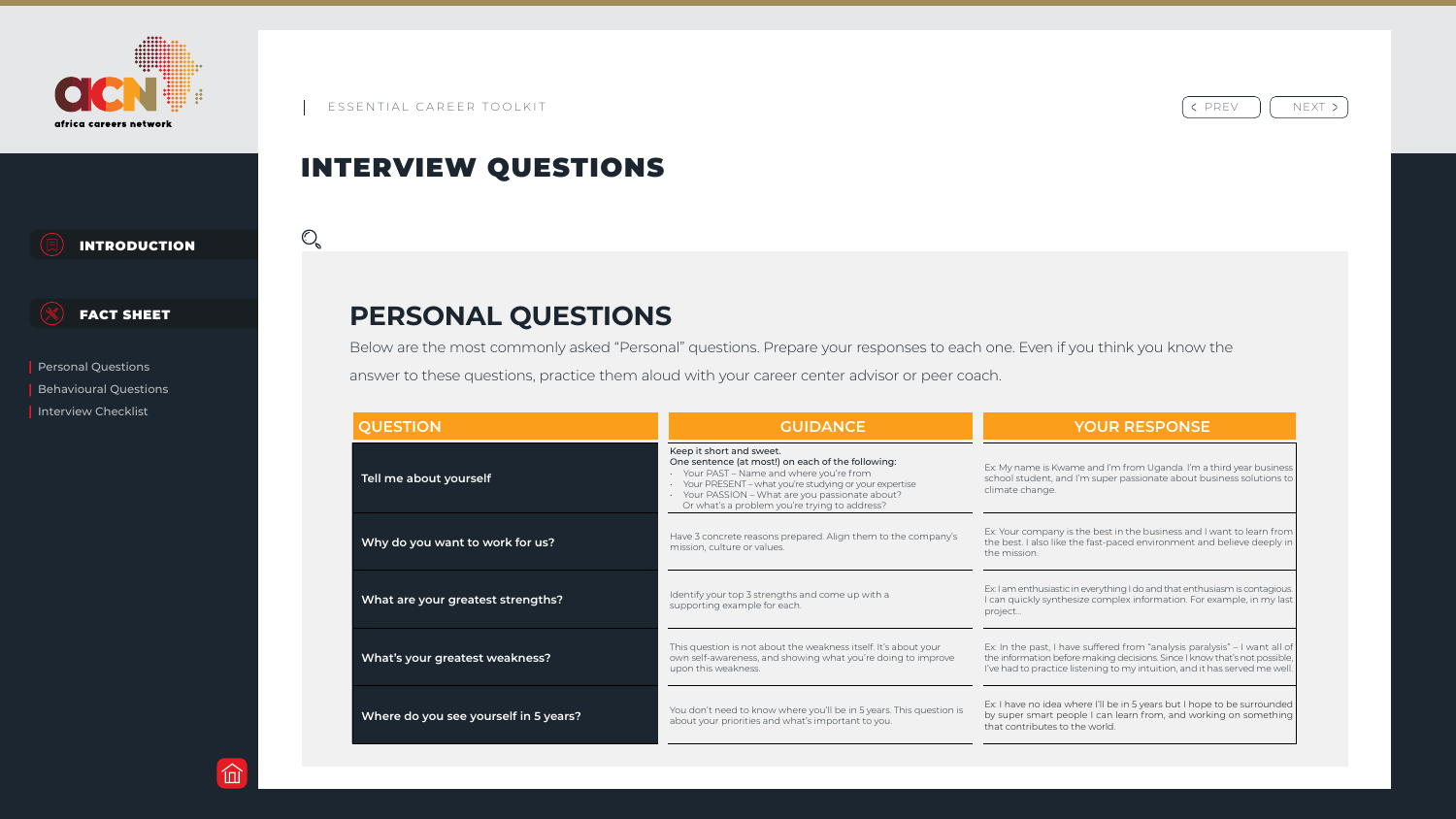## INTERVIEW QUESTIONS



**STAR TECHNIQUE** 



 $\left\{ \varphi \in \mathbb{R} \mid \varphi \in \mathbb{R} \mid \varphi \in \mathbb{R} \right\}$  NEXT >







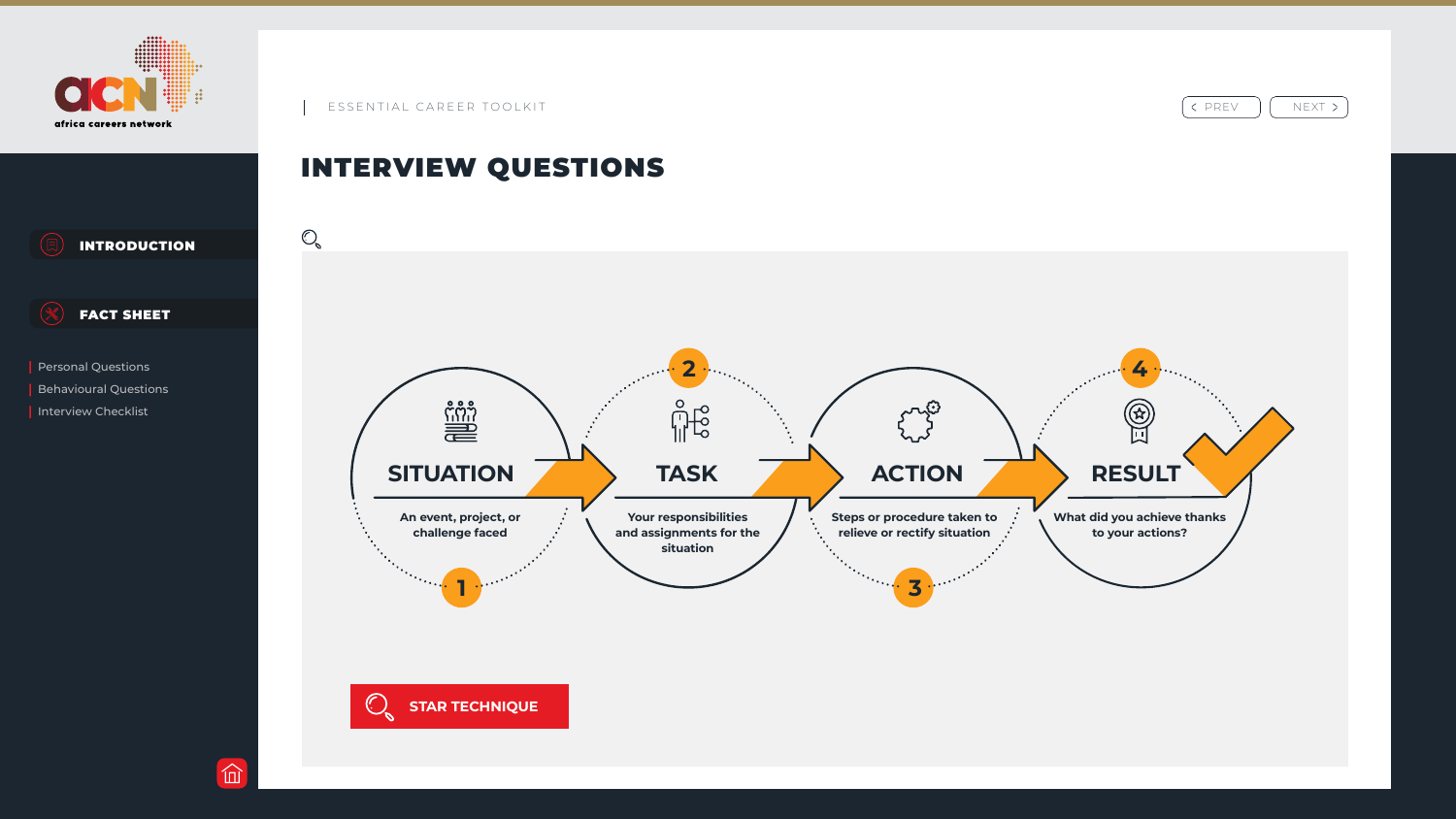# INTERVIEW QUESTIONS

## **BEHAVIOURAL QUESTIONS: STAR TECHNIQUE**

To answer behavioural questions ("Tell me about a time you managed a conflict"), use the STAR framework: Situation, Task, Action,

The following table includes 8 of the most commonly asked behavioural questions. Before your interview, prepare your STAR answers for each. **STAR Technique - Responses**<br> **STAR Technique - Responses**<br> **STAN CULCS TIONS:**<br>
For behavioural questions ("Tell me about a time y<br>
his helps keep your answers clear and concise.<br>
In - Background, setting, etc.<br>
What the

For examples of good responses, see **STAR Responses** on page 7 & 8.



< PREV || NEXT >



Result. This helps keep your answers clear and concise.

**Situation** – Background, setting, etc.

**Task** – What needed to be done

**Action** – What the candidate actually did

**Result** – How it turned out

**Behavioural Questions**

 $\mathbb{O}_{\!o}$ 



INTRODUCTION

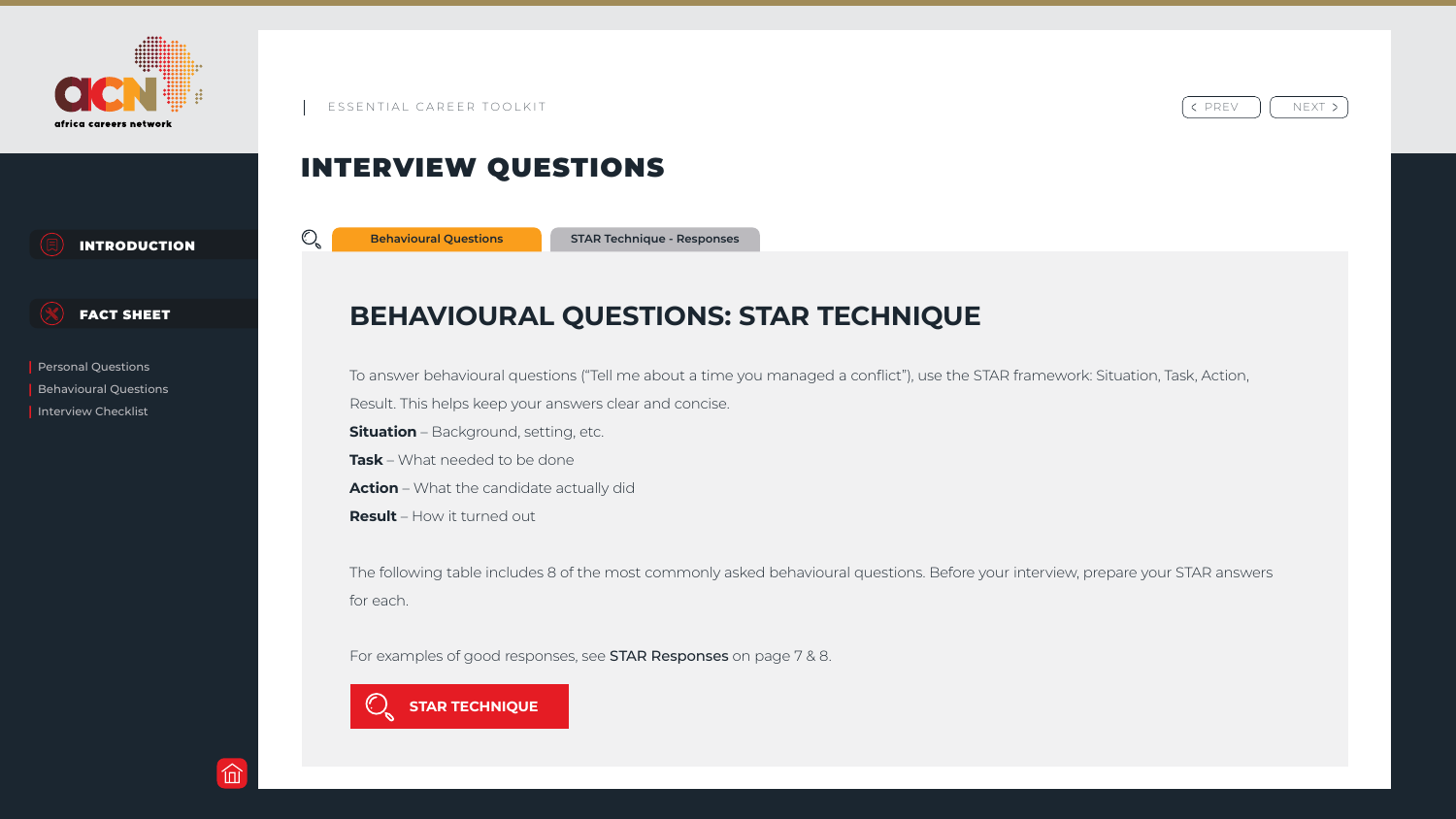#### **QUESTION**

 **Describe a stressful situation & how you handled it**

# **EXAMPLE** PRACTICE WITH THESE QUESTIONS Personal Questions Behavioural Questions STAR Technique - Responses<br> **PEXAMPLE**<br>
PRACTICE WITH THESE QUESTIONS<br>
Personal Questions<br>
Behavioural Questions<br>
Interview Checklist

|                  | <b>SITUATION</b>                                                                                                                                                                                     | <b>TASK</b>                                                                                                                                                                                | <b>ACTION</b>                                                                                                                                                                                                     | <b>RESULT</b>                                                                                                                                                                                                                                                                                                                        |
|------------------|------------------------------------------------------------------------------------------------------------------------------------------------------------------------------------------------------|--------------------------------------------------------------------------------------------------------------------------------------------------------------------------------------------|-------------------------------------------------------------------------------------------------------------------------------------------------------------------------------------------------------------------|--------------------------------------------------------------------------------------------------------------------------------------------------------------------------------------------------------------------------------------------------------------------------------------------------------------------------------------|
|                  | One time, at my last job, my<br>coworker had a family emergency<br>and needed to miss work for<br>some time, and their super-im-<br>portant project was left<br>unfinished and without a<br>manager. | My supervisor instructed me to<br>take on the project, and with no<br>leniency on the deadline, I had<br>days to complete a project that<br>originally should have taken<br>several weeks. | I requested and was granted a<br>reduction in my weekly goals,<br>allotting me more time to attack<br>the special project. For my weekly<br>goals, I was able to delegate them<br>evenly to some of my teammates. | With the reduction in my daily goals,<br>I was able to dedicate more time to<br>the special project. This allowed me<br>to finish it on time and with complete<br>accuracy. My supervisor<br>appreciated my attitude and drive,<br>and I was given several more<br>projects after that, along with an<br>eventual promotion & raise. |
|                  |                                                                                                                                                                                                      |                                                                                                                                                                                            |                                                                                                                                                                                                                   |                                                                                                                                                                                                                                                                                                                                      |
|                  |                                                                                                                                                                                                      |                                                                                                                                                                                            |                                                                                                                                                                                                                   |                                                                                                                                                                                                                                                                                                                                      |
|                  |                                                                                                                                                                                                      |                                                                                                                                                                                            |                                                                                                                                                                                                                   |                                                                                                                                                                                                                                                                                                                                      |
|                  |                                                                                                                                                                                                      |                                                                                                                                                                                            |                                                                                                                                                                                                                   |                                                                                                                                                                                                                                                                                                                                      |
|                  |                                                                                                                                                                                                      |                                                                                                                                                                                            |                                                                                                                                                                                                                   |                                                                                                                                                                                                                                                                                                                                      |
| $\boldsymbol{M}$ |                                                                                                                                                                                                      |                                                                                                                                                                                            |                                                                                                                                                                                                                   |                                                                                                                                                                                                                                                                                                                                      |
|                  |                                                                                                                                                                                                      |                                                                                                                                                                                            |                                                                                                                                                                                                                   |                                                                                                                                                                                                                                                                                                                                      |

 **Tell me about a time you had a conflict at work**

 **Detail a mistake you made and how you reacted?**

 **Tell me about a time when you performed well under enormous pressure.**

 **Have you ever dealt with a sticky situation involving another department?**

 **Give me an example of a goal you met.**

 **Give me an example of a goal you couldn't meet and how you handled it.**

 **Describe a time when you went above and beyond.**



< PREV | | NEXT >

## INTERVIEW QUESTIONS







#### **STAR RESPONSES**

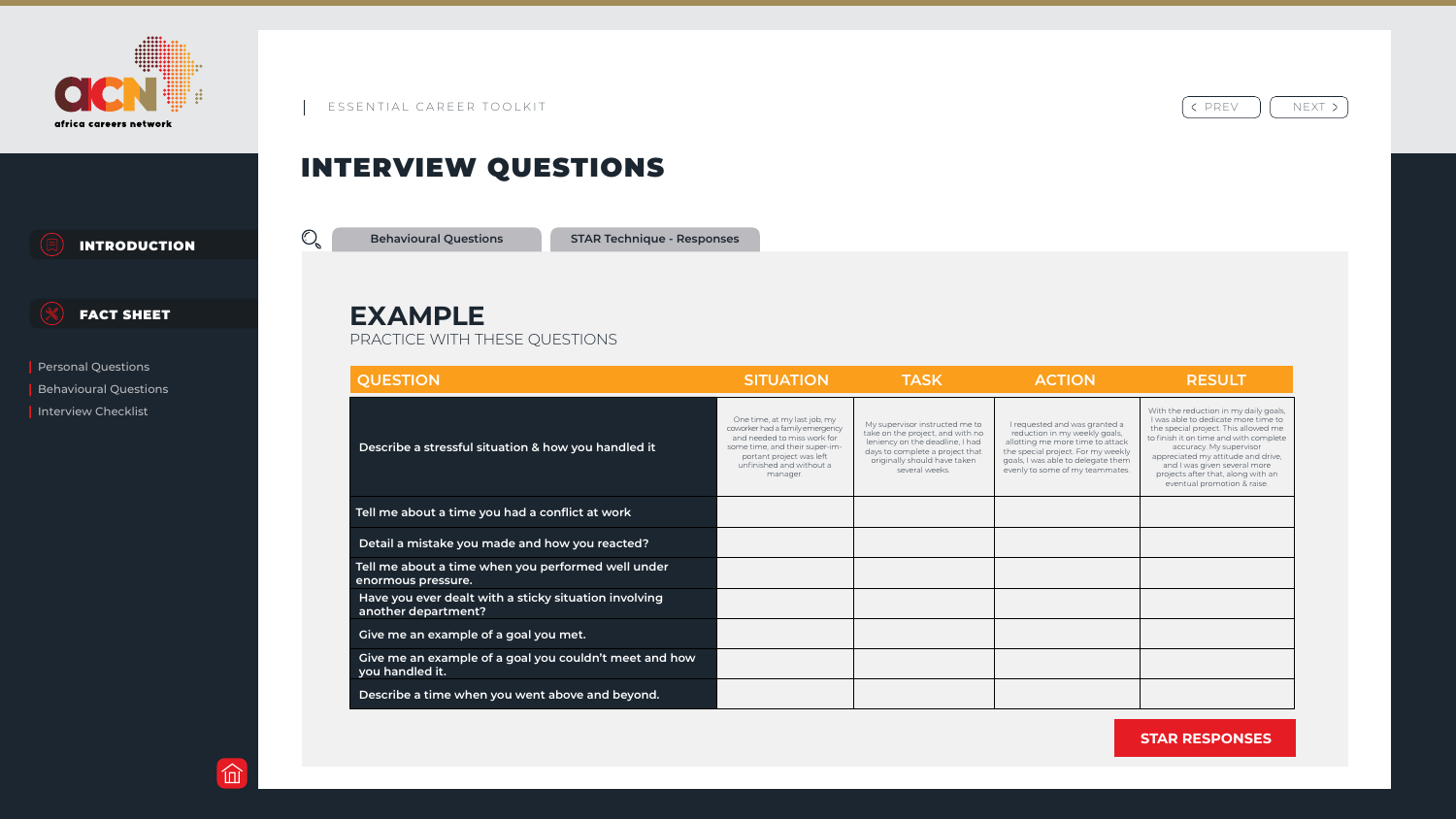# INTERVIEW QUESTIONS

 $\mathbb{O}_{\!o}$ 

## **HERE ARE A FEW SAMPLE STAR RESPONSES TO INSPIRE YOU**

There was a disagreement I had with a coworker which originated from a miscommunication. To keep our work environment professional and positive, we had to discuss it and make amends. I sat down with them one day during lunch, paid for their meal, and took initiative by apologizing for my part in the whole mess. Now, we work together well and are often praised for our impressive teamwork. **ERE ARE A FEW SAMPLE STAR RESPONSES TO INSPIRE YOU**<br> **MORE RESPONSES** TO INSPIRE YOU<br> **MORE ARE A FEW SAMPLE STAR RESPONSES TO INSPIRE YOU**<br> **MORE ARRIVATELY** The about a time you had a conflict at work.<br>
STAR Model Answe

#### **Tell me about a time you had a conflict at work.** STAR Model Answer:

#### **Can you describe a stressful situation and how you handled it?** STAR Model Answer:

At my last restaurant, I once found out mere hours in advance about a health inspection. As the head chef, I was in charge of making sure everything was in order in the kitchen before the inspector arrived. I quickly called in employees from the last shift to help out, leaving the others available to prep for that evening's dinner. As a result, we were able to ace the inspection - less costly in the long run compared to giving employees a few hours of overtime.



< PREV | | NEXT >



**STAR Technique - Responses**





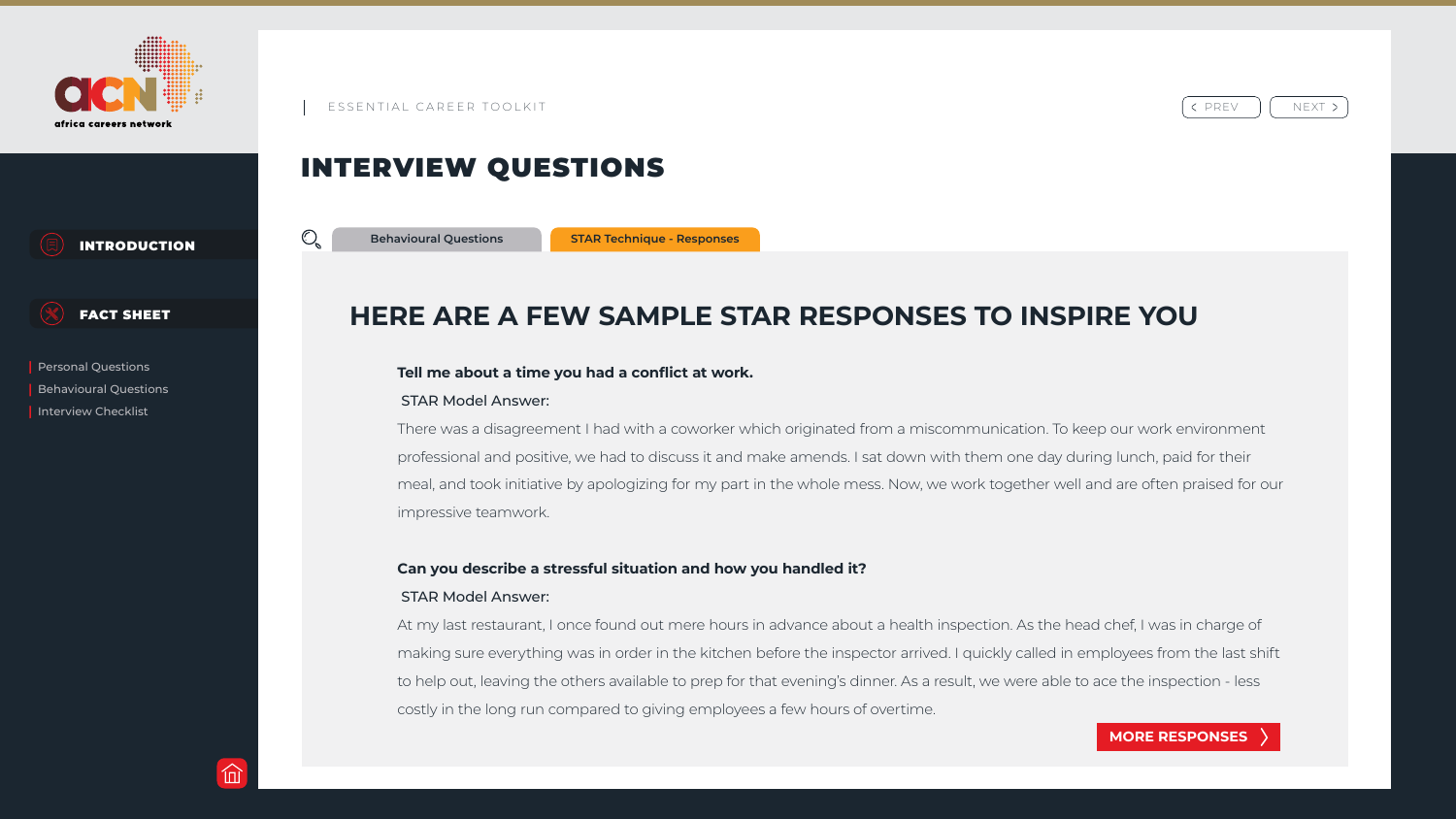## INTERVIEW QUESTIONS

## **HERE ARE A FEW SAMPLE STAR RESPONSES TO INSPIRE YOU**

### **Can you detail a mistake you made and how you reacted to it?** STAR Model Answer:

One time, I switched the packing labels of two packages I sent to customers. I had to correct the problem without angering the clients. I called them both up and provided them with shipping labels with the correct addresses while offering each of them a small gift certificate to use on a future order. The customers not only helped me fix my mistake, but they were both satisfied and will return and shop again.



< PREV || NEXT >



**STAR Technique - Responses**







**EN INTRODUCTION Behavioural Questions<br>
Personal Questions Can you detail a mist<br>
Behavioural Questions Can you detail a mist<br>
Interview Checklist STAR Model Answer:**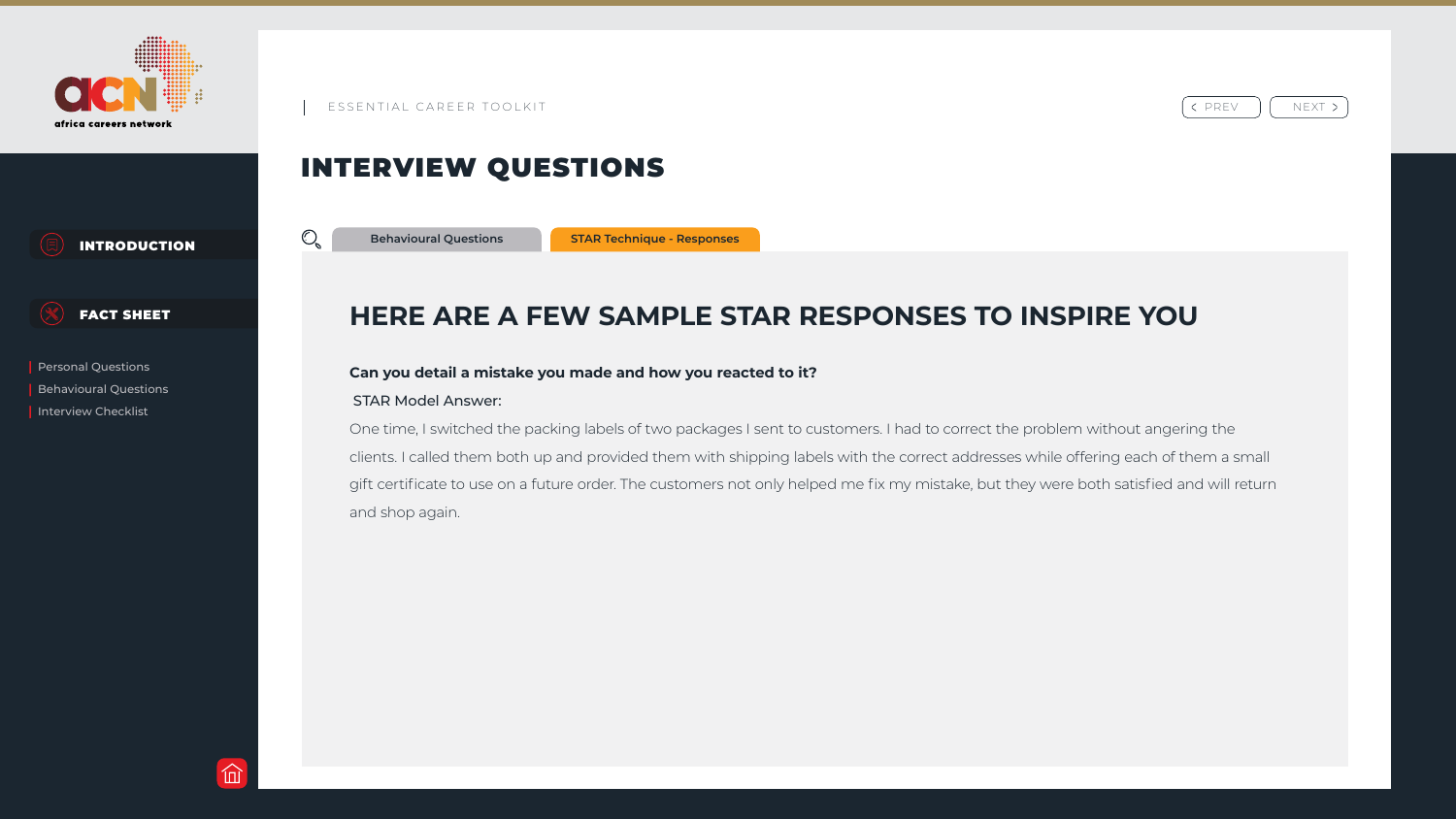# **THINK YOU'RE READY FOR YOUR INTERVIEW?** Interview Checklist<br>**IINK YOU**<br>plete the checkl

# INTERVIEW QUESTIONS



Complete the checklist on the following page to find out!





 $\left\{ \varphi \in \mathbb{R} \mid \varphi \in \mathbb{R} \mid \varphi \in \mathbb{R} \right\}$  NEXT >